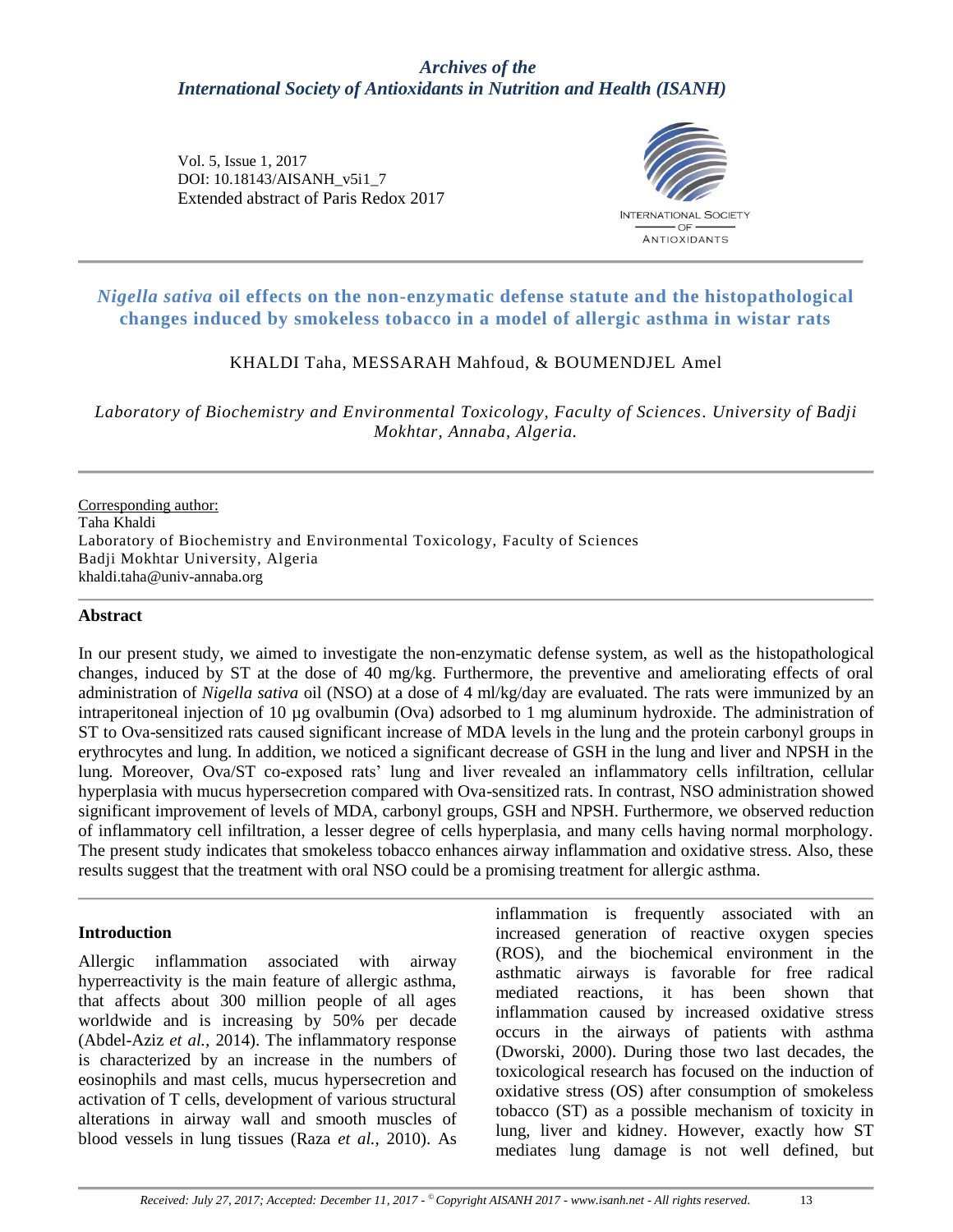presumably direct contact of the respiratory epithelium with ST toxic compounds, even when not burned or volatilized, can cause inflammatory changes (Schivo *et al.,* 2014).

*Nigella sativa* commonly known as black seed is an annual herbaceous plant belonging to the *Ranunculaceae* family. It has been widely studied for its pharmacological and therapeutic effects and shown to have extensive range of activities as antibacterial, antifungal, antidiabetic, antioxidant, anti-inflammatory and analgesic, anticancer and immunomodulatory properties (Aftab *et al.,* 2013). Many active compounds have been isolated and identified through phytochemical investigations such as phenolic acid, epicatechin, quercetin and flavones. Moreover, most of the therapeutic properties of this plant are related to the presence of thymoquinone (TQ) which is the main active chemical component of essential oil (Aftab *et al.,* 2013). Therefore, the present study aimed at investigating, on the one hand, the effects of ST in the aggravation of inflammation, and on the other hand, preventive and ameliorating effects of NSO on allergen-induced airway inflammation in a rat model of allergic asthma.

## **Materials and methods** *Animals*

Twenty-Four Wistar albino male rats (6–8 weeks old), obtained from Pasteur institute (Algiers, Algeria) were used. The animals were housed in polypropylene cages that were sanitized every 48 hours. The rats were fed a standard laboratory diet and clean tap water *ad libitum*. They were exposed to a natural photoperiod, at temperature of  $25\pm1$  °C and a relative humidity of 40±5% and allowed to acclimatize in this condition for 2 weeks prior to experimental use. All protocols in this study were used in accordance with the guidelines of the Committee on Use of Laboratory Animals and approved under the CNEPRU project by the Ethical Committee of DGRSDT at Algerian Ministry of Higher Education and Scientific Research.

## *Sensitization and Aerosol exposure*

The rats were immunized by an intraperitoneal injection of 10 mg Ova adsorbed to 1 mg aluminum hydroxide in a volume of 1mL PBS on Day 0 and boosted on Day 7. At Days 14, 16, 18, 21, and 24, rats were placed in a plexiglass exposure chamber connected to the outlet of an ultrason aerosol generator (OMRON, NE-C29-E) for 30 min. Ova challenges were performed with a mean particle size of 3.2  $\mu$ m and with an output of 3 mL/min. The last aerosol exposure was done 72h before the end of the

experiment (Moerloose *et al.,* 2005). The animals in the other groups were challenged with PBS.

## *ST and NSO administration*

The lethal dose (LD50) concentration of the ST was calculated using LD50 for nicotine in rats (50 mg/kg b.w.) as standard. The used ST concentrations were calculated as 80% of the LD50, which is 40 mg/kg (b.w.). An amount of 1 mL from the stock solution was administered by oral gavage (force-feeding) once per day for 15 days (Adias *et al.,* 2014).

The NSO was administered orally by gavage for 31 days, at a dose of 4 mL/kg/day (Balaha *et al.,* 2012). Oxidative stress parameters were measured using spectrophotometric methods.

## **Results and discussion**

Ova- sensitization, ST exposure and Ova/ST coexposure considerably increased the levels of MDA and protein carbonyl groups and decreased levels of GSH and NPSH in the lung, liver and erythrocytes of the sensitized group compared with the control group (Table 1). Moreover, the administration of ST to Ovasensitized rats caused significant increase of MDA levels in the lung and the protein carbonyl groups in erythrocytes and lung. In addition, we noticed a significant decrease of GSH in the lung and liver and NPSH in the lung. However, NSO administration resulted in a significant improvement of all these parameters in the studied organs (Table 1).

#### **Table 1. Antioxidant defense status in lung, liver and erythrocytes of treated and control rats**

| <b>Parameters</b><br>and<br>Treatments                               | C                      | Ova                            | Ova/ST                                  | Ova/ST/NSO                                  |
|----------------------------------------------------------------------|------------------------|--------------------------------|-----------------------------------------|---------------------------------------------|
| MDA (lung)<br>$(mmol/mg$ prot.)                                      | $25.09 \pm$<br>0.90    | 40.82 $\pm$<br>***<br>1.22     | 43.98<br>$^{+}$<br>***#<br>1.22         | 34.54<br>$\! + \!\!\!\!$<br>*** §§§<br>2.06 |
| Protein<br>carbonyl groups<br>(lung)<br>(µmol/mg prot.)              | 47.58 $\pm$<br>1.88    | 53.21<br>$+$<br>1.79           | 62.56<br>$^{+}$<br>***##<br>1.98        | 54.58<br>$^{+}$<br>$**$ 88<br>1.96          |
| Protein<br>carbonyl groups<br>(Erythrocytes)<br>$(\mu$ mol/mg prot.) | $20.78 \pm$<br>1.24    | 26.12<br>$+$<br>**<br>1.14     | 30.64<br>$^{+}$<br>***##<br>0.82        | 26.98<br>$+$<br>**§§<br>1.12                |
| GSH (lung)<br>$\mu$ mol/mg prot.)                                    | 0.72<br>$^{+}$<br>0.08 | 0.55<br>$^{+}$<br>0.03         | 0.32<br>$^{+}$<br>***###<br>0.03        | *§<br>$0.47 \pm 0.07$                       |
| GSH (liver)<br>(µmol/mg prot.)                                       | 1.53<br>$+$<br>0.08    | 1.31<br>$+$<br>$\ast$<br>0.03  | 1.04<br>$\! + \!\!\!\!$<br>***#<br>0.09 | $**\S$<br>$1.25 \pm 0.07$                   |
| $NPSH$ (lung)<br>$(\mu$ mol/mg prot.)                                | 132.24<br>± 6.45       | 98.73<br>$^{+}$<br>***<br>4.32 | 87.20<br>$+$<br>***#<br>4.15            | 115.74<br>$\! + \!\!\!\!$<br>* §§§<br>4.04  |

Values are given as mean  $\pm$  S.E.M for groups of six animals each. Significant difference: all treated groups compared to the control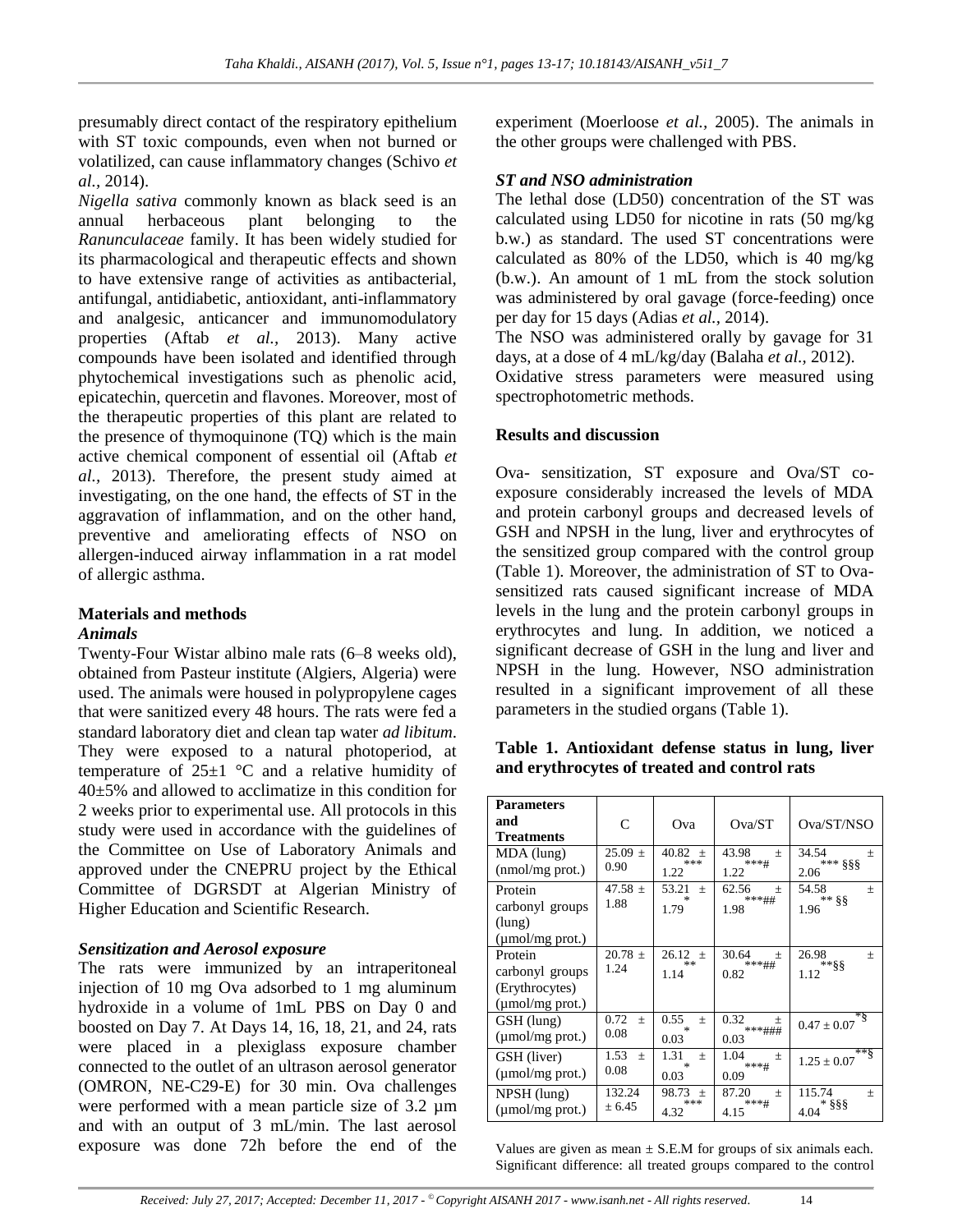one (\*p≤0.05, \*\*p≤0.01, \*\*\*p≤0.001), compared to the Ova sensitized one (#p≤0.05, ##p≤0.01, ###p≤0.001), compared to the Ova/ST treated one (§p≤0.05, §§p≤0.01, §§§p≤0.001).

The histopathological examination of Ova-sensitized and Ova/ST-co-exposed rats' lung revealed an inflammatory cell infiltration (yellow arrow), goblet cells hyperplasia (red arrow) with mucus hypersecretion (circle) (Figure 1). However, NSO administration revealed a reduction of inflammatory cell infiltration (white arrow), a smaller degree of goblet cells hyperplasia (star) and normal cells morphology compared to Ova-sensitized and Ova/STco-exposed groups (Figure 1).



**Figure 1.** Photomicrographs of H&E stained sections of lung  $(x400)$ .



**Figure 2.** Photomicrographs of H&E stained sections of liver  $(x400)$ .

Histopathological examination of Ova-sensitized and Ova/ST co-exposed rats' liver revealed an

inflammatory cell infiltration (yellow arrow) with degenerative changes in hepatocytes (circle), loss of typical hepatic cord organization and sinusoidal dilatation (red arrow) (Figure 2). In contrast, NSO administration revealed reduction inflammatory cell infiltration (white arrow), a lesser degree of sinusoidal dilatation (star) and normal cells morphology compared to Ova-sensitized and Ova/ST co-exposed groups (Figure 2).

Several studies have shown that subsequent administration of the allergen by inhalation induced inflammatory airway response by overproduction of free radicals, which in turn can initiate lipid peroxidation (Dworski, 2000). Furthermore, it has been shown that ST administration in rats induce oxidative stress resulting in the enhanced levels of MDA, as well as in human consumers of ST (Schivo *et al.,* 2014). The elevated level of MDA in treated rats could be linked to the increasing number of activated inflammatory cells in the pulmonary alveoli, which release large quantities of superoxide anion and hydrogen peroxide by various mechanisms, superoxide anion can interact with NO• to generate peroxinitrite (ONOOH) with high toxicity (Raza *et al.,* 2010). Although, NSO supplementation causes a significant decrease of MDA levels in Ova/ST co-exposed rats. These findings are consistent with several studies which have demonstrated that NSO prevents the formation of reactive oxygen species, causes reduction of lipid peroxidation and stimulates antioxidant defense system (Aftab *et al.,* 2013).

Protein carbonyl content is actually the most general indicator and by far the most commonly used marker of protein oxidation, and accumulation of protein carbonyls has been observed in several human diseases including inflammatory and oxidative lung injury. Protein carbonyls have a major advantage over lipid peroxidation products as oxidized proteins are generally more stable, form early and circulate in the blood for longer periods. The intracellular level of oxidized proteins reflects the balance between the rate of protein oxidation and the rate of oxidized protein degradation. This balance is a complex function of various circumstances that lead to the generation of ROS, on the one hand, and of multiple factors determining the concentrations and/or activities of proteases involved in degradation of oxidatively modified proteins (Sitte N., 2003). Although, NSO pretreatment in Ova/ST co-exposed rats showed a significant decrease in protein carbonyl content. This improvement could be explained by the fact that NSO possesses components such as polyphenols and